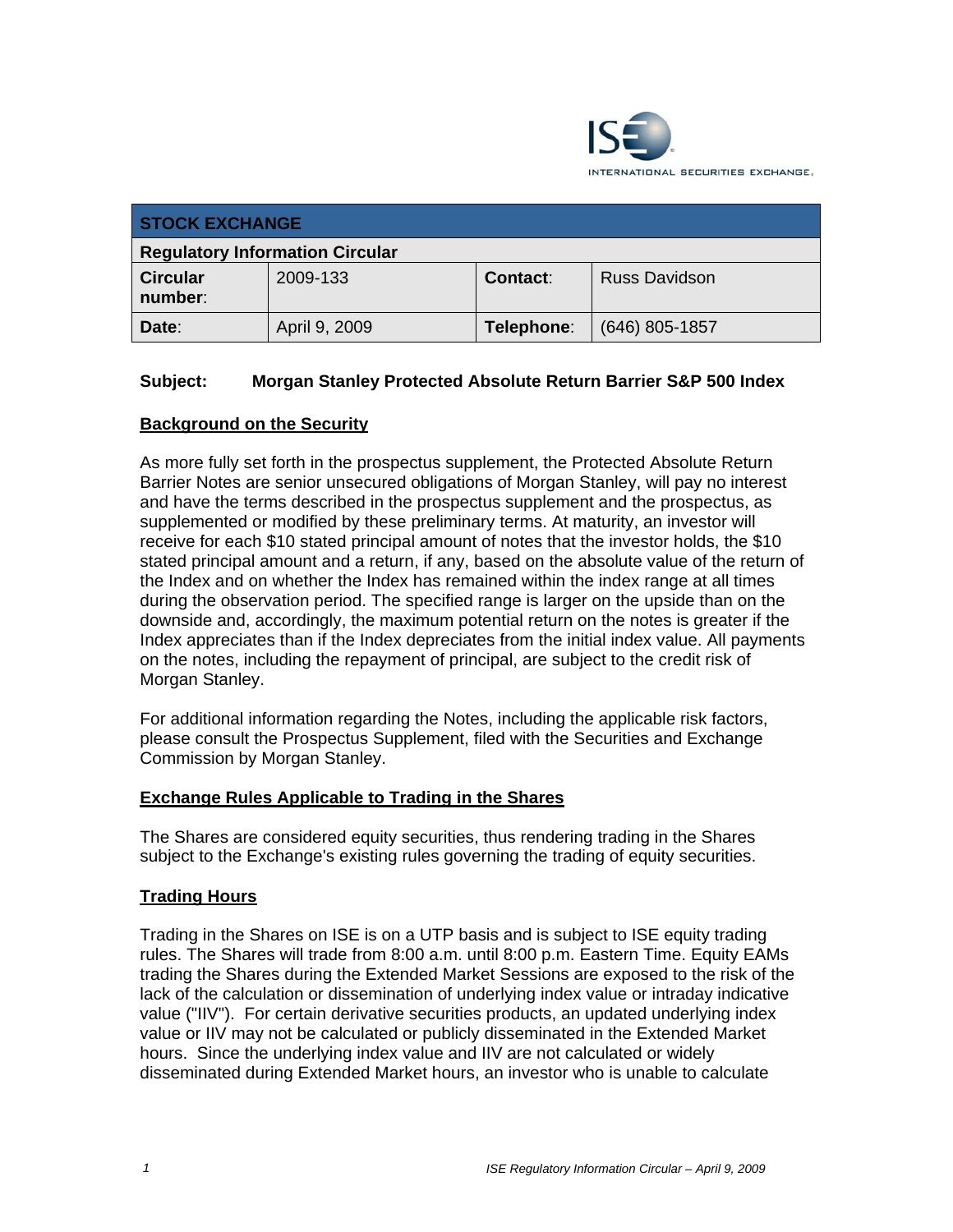implied values for certain derivative securities products during Extended Market hours may be at a disadvantage to market professionals.

## **Trading Halts**

ISE will halt trading in the Shares of a Trust in accordance with ISE Rule 2101(a)(2)(iii). The grounds for a halt under this Rule include a halt by the primary market because it stops trading the Shares and/or a halt because dissemination of the IIV or applicable currency spot price has ceased, or a halt for other regulatory reasons. In addition, ISE will stop trading the Shares of a Trust if the primary market de-lists the Shares.

#### **Delivery of a Prospectus**

Pursuant to federal securities laws, investors purchasing Shares must receive a prospectus prior to or concurrently with the confirmation of a transaction. Investors purchasing Shares directly from the Fund (by delivery of the Deposit Amount) must also receive a prospectus.

Prospectuses may be obtained through the Distributor or on the Fund's website. The Prospectus does not contain all of the information set forth in the registration statement (including the exhibits to the registration statement), parts of which have been omitted in accordance with the rules and regulations of the SEC. For further information about the Fund, please refer to the Trust's registration statement.

**This Regulatory Information Circular is not a statutory Prospectus. Equity EAMs should consult the Trust's Registration Statement, SAI, Prospectus and the Fund's website for relevant information.**